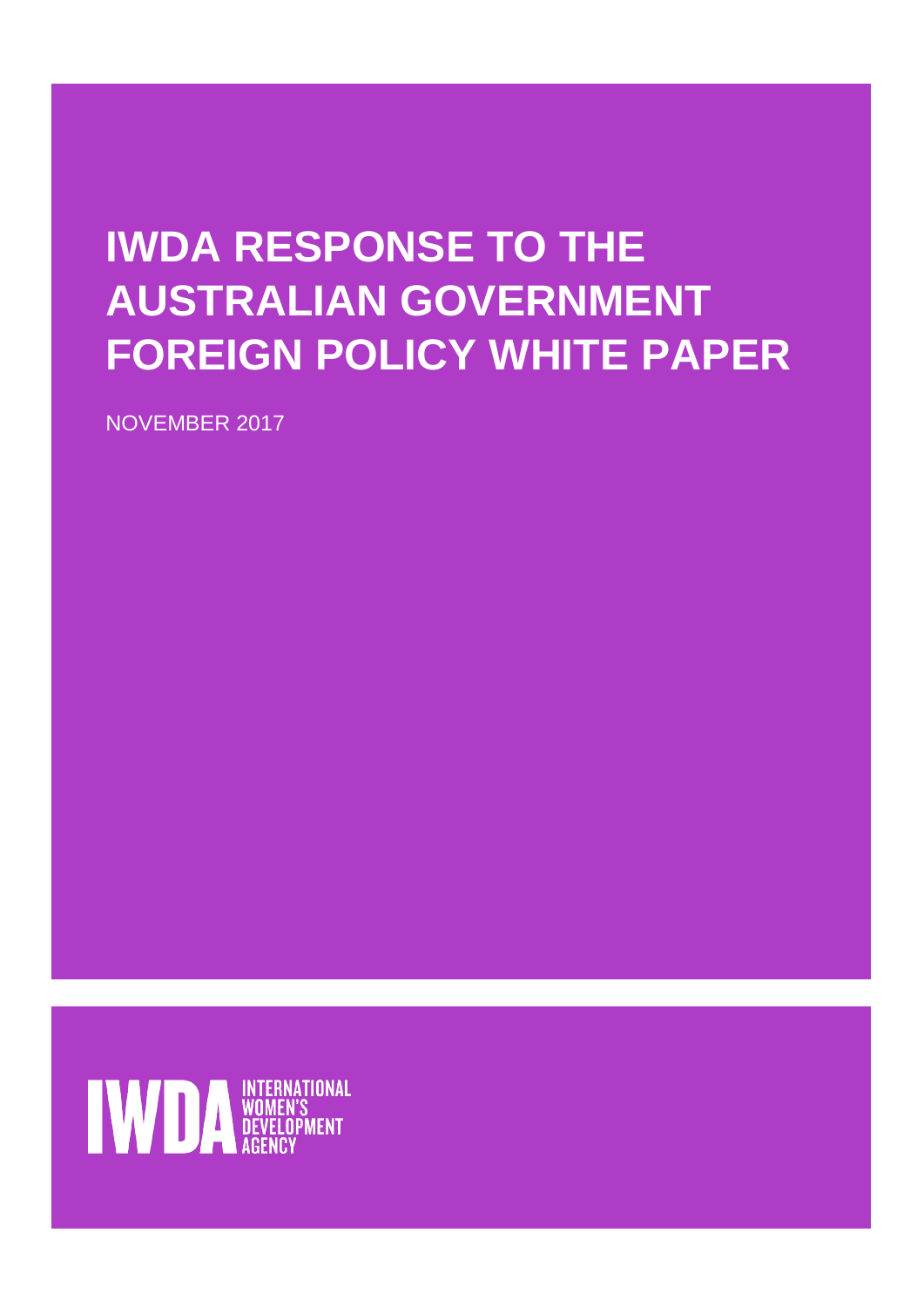Yesterday, the Australian Government released its first major foreign policy restatement in ten years. The Foreign Policy White Paper (**White Paper**), described as a "comprehensive framework to advance Australia's security and prosperity in a contested and competitive world"<sup>1</sup> defines Australia's foreign policy approach in Australia, the region and the world. In our [White Paper Submission,](https://iwda.org.au/assets/files/IWDA-Submission-DFAT-Foreign-Policy-White-Paper-2017.pdf) IWDA made the case that women's human rights and gender equality must be at the forefront of Australia foreign policy. So how does the foreign policy white paper measure up?

The White Paper recognises the critical role of gender equality as a driving factor towards global prosperity, stability and security. IWDA welcomes this confirmation, and the naming of gender equality as one of Australia's national values. This recognises that championing gender equality and women's rights has been a focus of Australia's global profile in the postwar era, contributing to development of the Universal Declaration of Human Rights and the Convention on the Elimination of All Forms of Discrimination Against Women, early leadership on gender budgeting, and current leadership on closing the gender data gap.

The White Paper also puts forward a standalone analysis of the impact of gender equality on foreign policy, most particularly as it plays out in Australia's development assistance funding. However, taken as a whole, the White Paper is a missed opportunity to genuinely integrate gender equality as a significant factor in Australia's foreign policy.

The dominant narrative in the White Paper, is the role of foreign policy to "advance Australia's security and prosperity in a contested and competitive world." Australia's foreign policy will, in the words of the Prime Minister, be "grounded in our national foundations of freedom, equality, the rule of law and mutual respect." Reading the White Paper, equality applies as much to the equality of nations (most particularly securing our economic advantage through the promotion of free trade) as it does to the equality of individuals (including women).

The White Paper sets an ambitious agenda to ensure that Australia's development assistance promotes "the national interest by contributing to sustainable economic growth and poverty reduction."<sup>2</sup> It also reaffirms the Government's significant commitment to gender equality in Australian development assistance is important. The 'gender box' notes an ongoing focus on improving women's access to education, sexual and reproductive health services, employment and financial services for women and girls, of women's leadership in their communities and parliaments, and the work towards ending violence against women and girls.

However, the recognition of development assistance as a vital pillar of foreign policy is not matched with resourcing to realise this in practice. The White Paper does nothing to restore funding, leaving in place cuts that will see the aid budget comprising just 0.2% of Gross National Income by FY2020-2021. Policy commitments without the means to implement them are destined to remain unrealised.

The White Paper acknowledges the vital partnership between the Government and NGOs in achieving "prosperity and stability in our region through the delivery of development assistance." <sup>3</sup> This is a welcome recognition of the sector's expertise and local knowledge, particularly as the funding to NGOs has fallen in recent years from 14% to 11% of the Australian development budget (with for-profit suppliers seeing an increase in the funding

-

<sup>1</sup> Commonwealth of Australia. 2017. *Foreign Policy White Paper*, p v.

<sup>2</sup> Ibid, p190.

<sup>3</sup> Ibid, p108.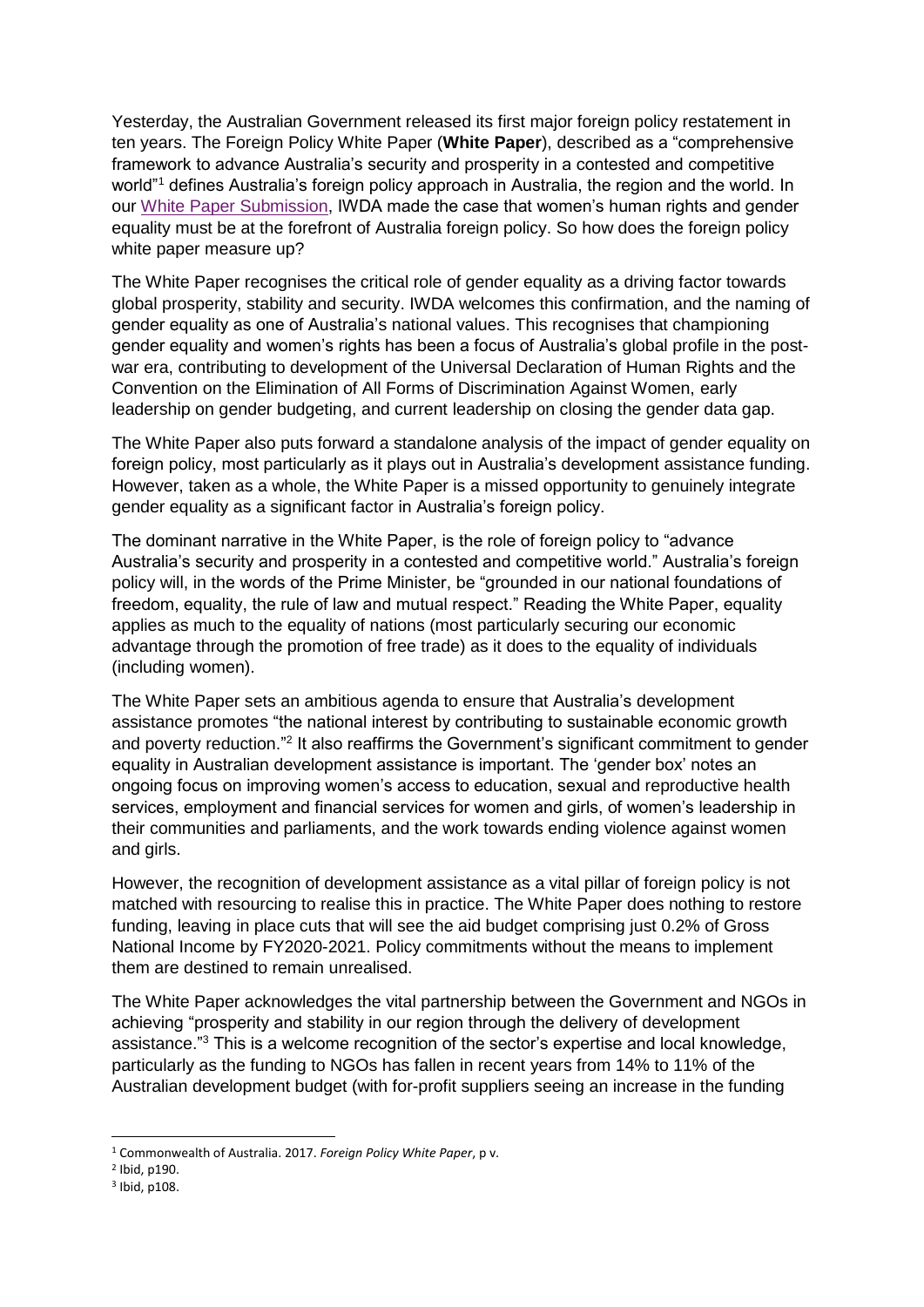they receive.<sup>4</sup> In IWDA's submission to the White Paper, we went further, asserting that a gender-sensitive foreign policy would recognise not only the role of the NGO sector, but the role of women's leadership and organisations in securing Australia's national interests, including by funding women's equality organisations. The evidence is clear that local advocate organisations are key to sustained change towards gender equality.

The White Paper flags an increase in humanitarian assistance in the magnitude of \$500 million a year, but it is unclear if this is new funding or re-allocated funding. Moreover there is no acknowledgement of the critical importance of strengthening the gender dimensions of Australia's humanitarian response. Evidence tells us that women's participation and inclusion makes humanitarian assistance more effective, strengthens peacekeeping efforts, contributes to the conclusion and implementation of peace talks and sustainable peace and accelerates economic recovery. <sup>5</sup> This evidence is not integrated into the White Paper, so it needs to be brought in as the White Paper is operationalised.

The inconsistent approach to resourcing various foreign policy priorities becomes particularly evident when considering security. While development assistance is "an important aspect of Australia's contribution to global prosperity and stability," it languishes at 0.2% of GNI, with Australia currently ranked 17<sup>th</sup> among Organisation for Economic Cooperation and Development (OECD) members<sup>2</sup>. Contrast this with continued commitment to increase expenditure on defence to 2% of GDP, and the importance of deploying "hard power to protect our national interests." 6

IWDA, and others, have urged a different approach, calling on the Australian Government to broaden the concept of security to include human security. <sup>7</sup> While the White Paper recognises that gender inequality "contributes to and often exacerbates a range of challenges, including poverty, weak governance and conflict and violent extremism."<sup>8</sup> This insight is not integrated into the White Paper's analysis of the challenges facing Australia or the defence strategies proposed in response. The Women, Peace and Security agenda is absent from the assessment of our defence interests, generally and in specific countries. For example, the White Paper's focus on Papua New Guinea promotes women's leadership but misses the vital role that women have played in the peace building process in Bougainville. Notably, it also fails to address violence against women as a profound security challenge for Papua New Guinea.

In IWDA's submission to the White Paper, we called on the Australian Government to ensure that gender analysis formed a routine part of Australia's foreign policy, including trade. The White Paper strongly asserts the vital importance of pursuing economic prosperity as a means of achieving security, and positions free trade as a primary means of achieving this. IWDA noted in our submission to the community consultation process that economic growth and women's economic advancement are not synonymous: "there is no automatic win-win between wider development outcomes and gender equality."<sup>9</sup> If Australia's foreign policy is to be consistent and coherent, policy priorities must be pursued in an integrated way, not as silos to be separately progressed. The White Paper sets out an expansive agenda for multilateral and bilateral pursuit of free trade agreements, including a reframed Trans Pacific

<sup>6</sup> Commonwealth of Australia. 2017. *Foreign Policy White Paper*, p18.

-

<sup>4</sup>Commonwealth of Australia. 2017. *Performance of Australian Aid,* p17.

<sup>5</sup> UN Women (2015), *Preventing Conflict, Transforming Justice, Securing Peace*: A Global Study on the Implementation of United Nations Security Council resolution 1325, available at:

<http://wps.unwomen.org/~/media/files/un%20women/wps/highlights/unw-global-study-1325-2015.pdf>

<sup>7</sup> Ibid, p25.

<sup>8</sup> Ibid, p93.

<sup>9</sup> Abigail Hunt (2016), *Five myths about women's economic empowerment*, ODI, available at:

<https://www.odi.org/comment/10421-five-myths-about-womens-economic-empowerment>